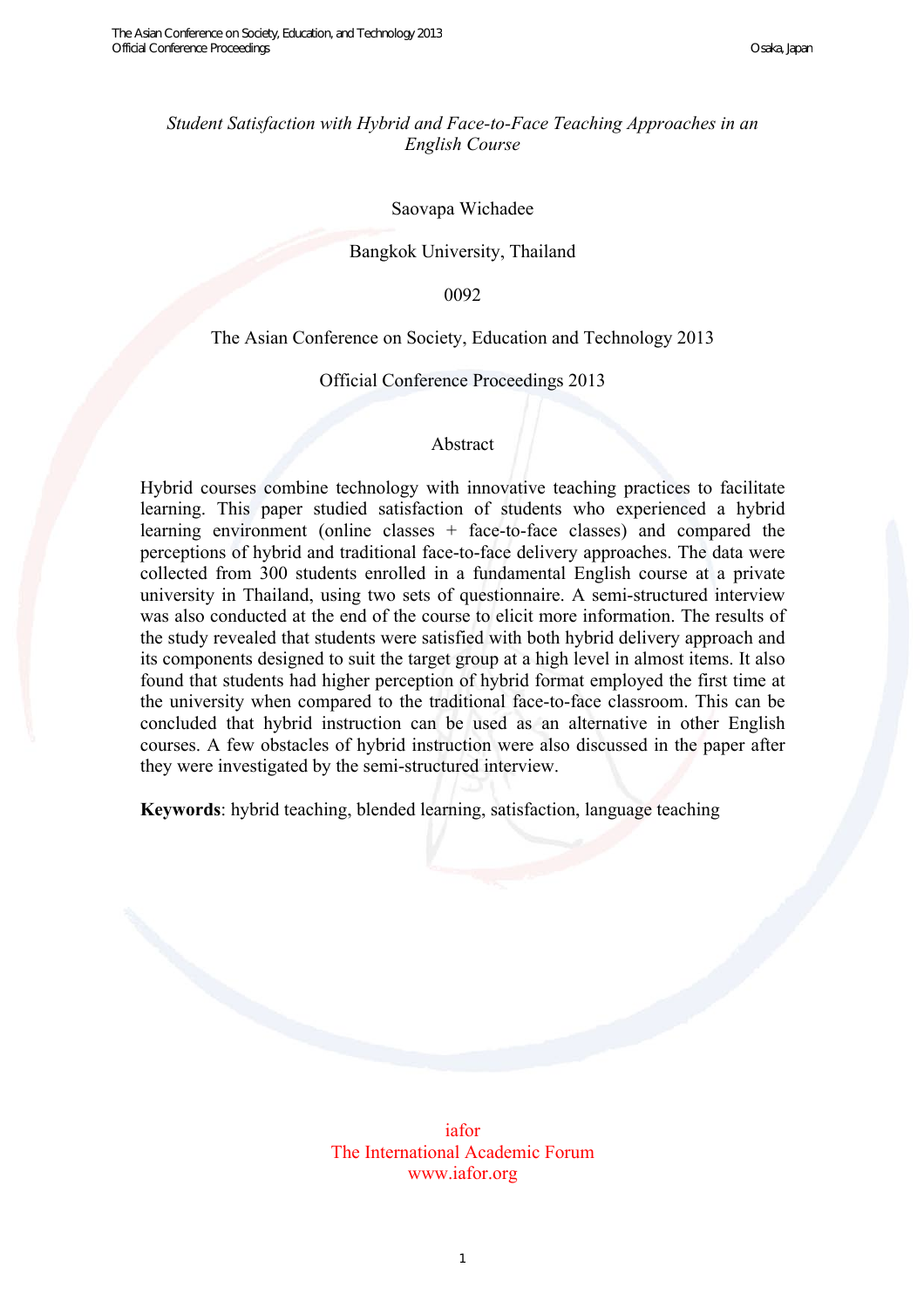#### **Introduction**

The advancement in communication and network technologies has created more innovative instructional delivery and learning solutions for learners at all levels. Learners now have opportunities to access the learning resources from anywhere at any time. They are no longer working only on stand-alone computers and CD-ROMs, but now they are also able to access mass of resources on the web. With the help of Internet, there are many ways of becoming autonomous learners (Chapelle, 2001). These applications of technology are consistent with language acquisition theories that emphasize a natural language environment and authentic communications, and have been found to be effective in achieving instructional goals in language development (Hempel & Stickler, 2005). In contrast to a conventional class setting, the use of technologies can support the theoretical and practical requirements of language instruction without the physical presence of both teacher and learners.

As a result of increasing support from most educational institutions on the use of technologies as a medium and tool for language learning, language teachers have shifted their practice in using computers for their teaching. Therefore, many tools of on-line learning such as discussion forums, synchronous CMC, and emails are more introduced to many courses. Among many instructional delivery methods, hybrid instruction is growing rapidly because it can deliver meaningful learning experiences. Hybrid instruction is a combination of online and face-to-face (FTF) methods. Many researchers have expressed an interest for hybrid learning since this is a new and untested fad in education (Clark & Mayer, 2007). Hybrid learning and blended learning are two terms that have been used synonymously (So & Brush, 2008). The concept of hybrid learning, however, is not simply a combination of online and FTF instruction. Rather, it focuses on optimizing achievement of learning objectives by applying the "right" learning technologies to match the "right" learning to the "right" person at the "right" time (Graham, 2005).

Hybrid courses show great potential over the other course modalities in several aspects. First, hybrid mode has the potential benefits of making courses more accessible and learning more convenient for students, providing faculty with greater flexibility in how they structure their time, and increasing classroom space for institutions to serve more students without building more classrooms (Clark & Mayer, 2007). Second, providing students with a choice of communication tools greatly increased student satisfaction (Garrison & Vaughan, 2008). Computer technologies have made it possible for students and teachers to meet virtually any time anywhere such that distance has become irrelevant when it comes to oral interaction (Hampel  $\&$ Hauck, 2004). Huge flood in Thailand in October 2011 which affected classroom meetings caused our university to implement a hybrid course to facilitate learning. So, it was the first time our faculty staff adjusted the format to be a kind of "hybrid." Not only the teachers, but students also needed to adjust themselves to the new instructional environment.

#### **Students Satisfaction with Online, F2F, and Hybrid Instruction**

To fully understand hybrid learning, many researchers also look at students' attitudes toward the three modalities: online, F2F, and hybrid. When compared online with F2F instruction, it was found that students enrolled in the online course were significantly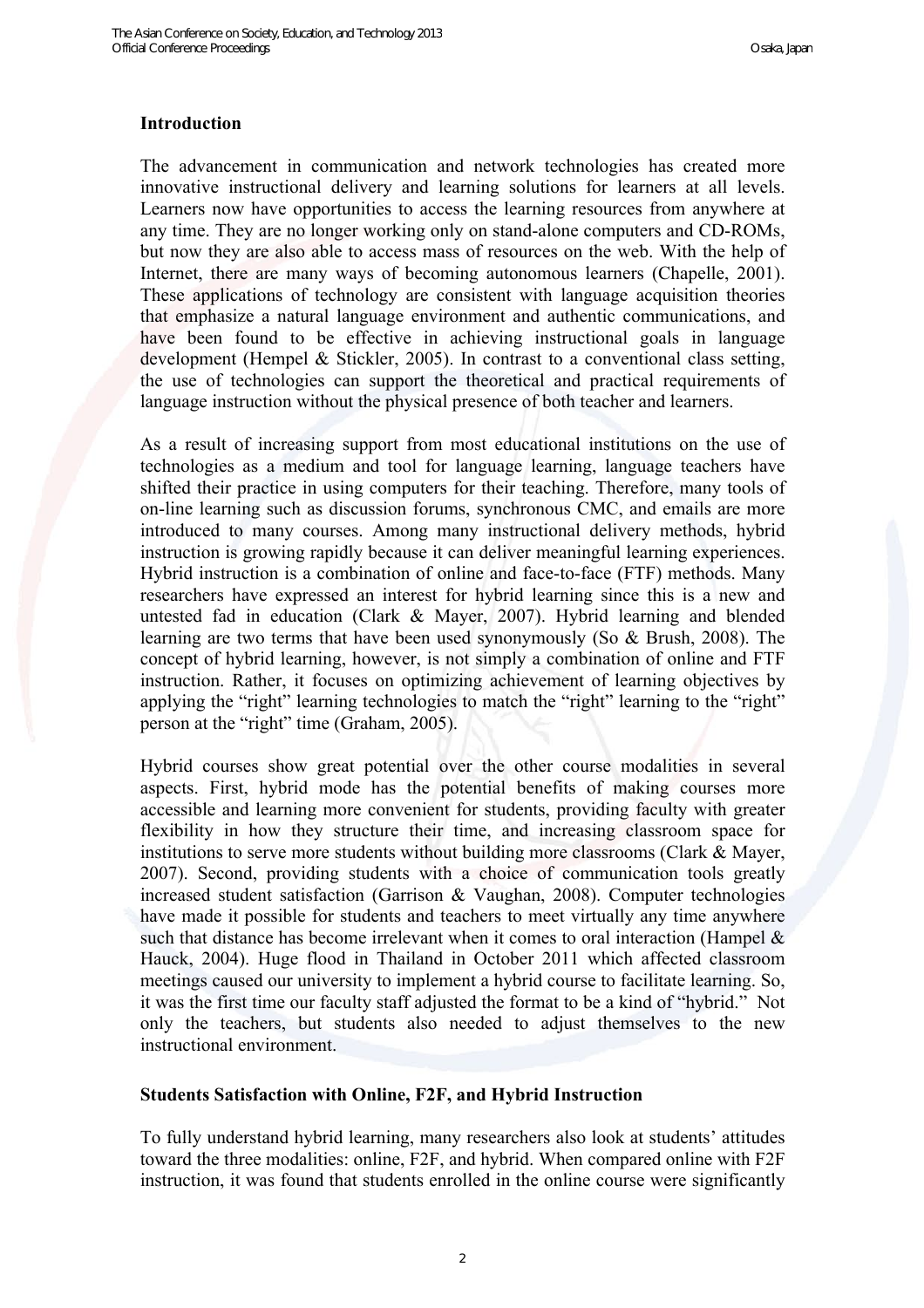less satisfied with the course than the traditional classroom students on several dimensions (Summers, Waigandt, & Whittaker, 2005). Peterson and Bond (2004) also found that students perceived that they learned more through FTF, even though their course performance was no different than the online students.

Many studies have found students in hybrid classes to be more satisfied with their course experiences as compared to their traditional, face-to-face classes. Lim and Morris (2009) have reported that student satisfaction increases when blended learning is adopted. Similarly, Vernadakis, Giannousi, Antoniou, & Kioumourtzoglou (2012) evaluated students' satisfaction with blended learning course delivery compared to a traditional face-to-face class format in a general multimedia course in physical education. Results indicated that a blended course delivery is preferred over the traditional lecture format. These finding suggest that students' satisfaction could increase when the teacher provides learning environments not only in a traditional classroom, but in an asynchronous online system as well. Moreover, student satisfaction and success rates in blended courses slightly superior to traditional courses (Melton, Graf, & Chopak-Foss, 2009; So, 2009; Schober, Wagner, Reimann, Atria, & Spiel, 2006; Taradi, Taradi, Radic, & Pokrajac, 2005).

For hybrid learning environments, it is particularly important to obtain feedback from students, which may throw light on the appropriate proportion of online and face-toface components we should include in the delivery of the program. The degree of student satisfaction plays an important role in evaluating the effectiveness of the designed course. The results will provide management insight into developing effective strategies that will allow educational institution administrators and teachers to create new educational benefits and value for their students (Wu, Tennyson, & Hsia, 2010).

#### **Purposes of the Study**

Much of the research literature has focused on comparing student satisfaction in hybrid and face-to-face environments in the field of technology, but few studies have investigated differences in satisfaction in the field of language learning. It is necessary to understand how students view hybrid learning. Thus, this study sought to further understand students' satisfaction on implementing a hybrid instructional approach (online delivery  $+$  face-to-face (F2F)) in an English course. The following question will guide this study: "What are the perceptions of students exposed to a hybrid instructional delivery on its impact on their learning such as learning attitudes, communication, learning styles, and technical understanding?" For the purpose of this study, a hybrid course is defined as an English course in which approximately 50% of classroom meetings are replaced by online learning activities.

#### **Methodology**

#### **Respondents**

Three hundred students from eight sections enrolled in a fundamental English entitled EN112 were selected to respond to the questionnaire since they had an experience of conventional 100% face-to-face format. The respondents in this study were male and female students (53% and 47% respectively), aged between 18 and 21. They were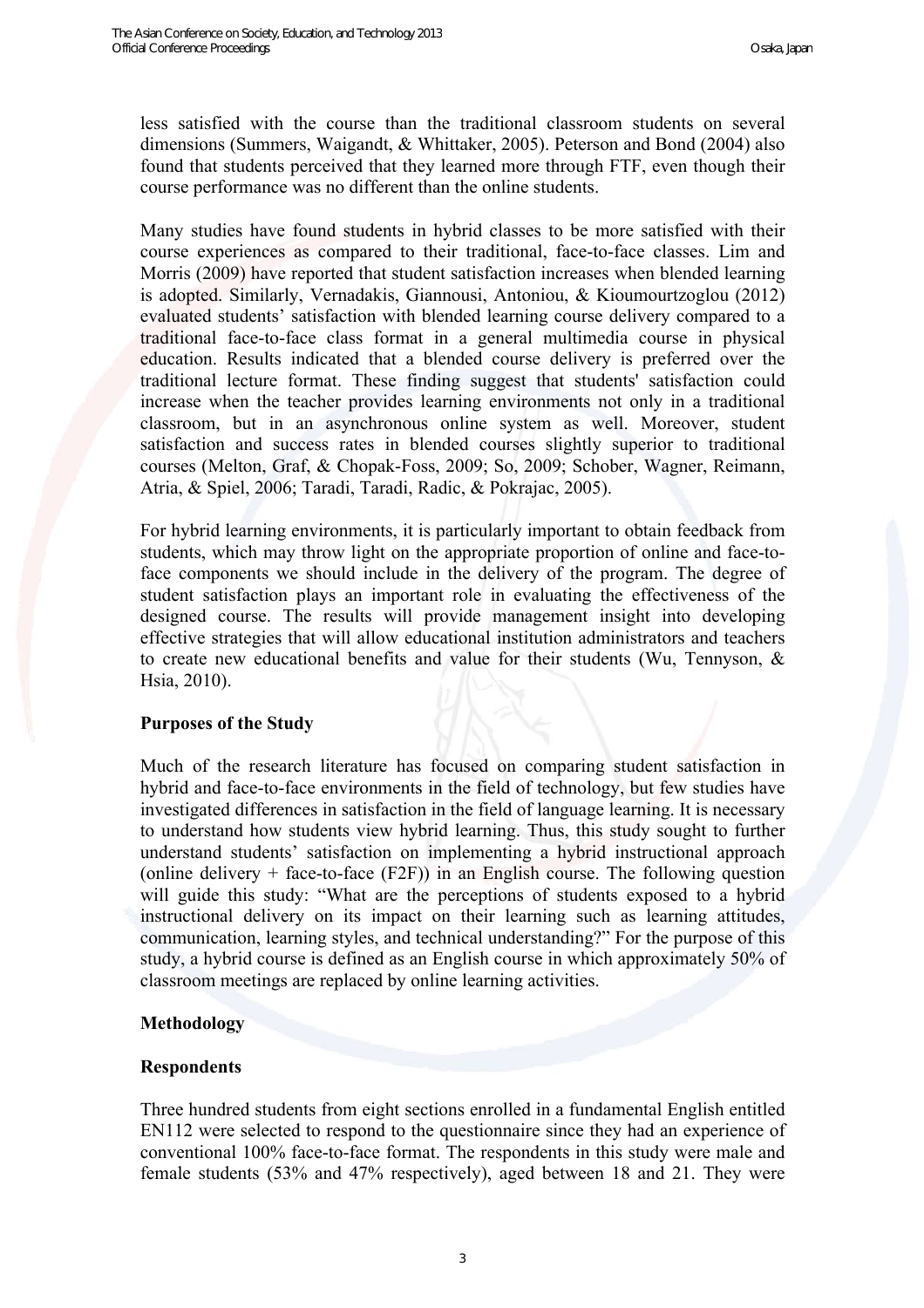from nine faculties (Communication Art, Fine and Applied Arts, Law, Engineering, Humanities, Science and Technology, Accounting, Business Administration, and Economics). They were enrolled in the second semester of academic year 2011. In this semester, they were required to take this English course with a new teaching format called "hybrid." With regard to ethical approval, all the respondents in this study were voluntary and anonymous. They had been informed that they could withdraw from the reply whenever they felt uncomfortable. Allowing the author to use their responses for publications, the respondents also signed a consent form that briefly described the study before completing the questionnaire.

# **Research Instruments**

The instruments used to collect the data were two sets of questionnaires adapted from Park (2011) and an interview. There were two sets of surveys to assess students' perception on the hybrid approach. The first set of survey questions comprised two parts, mainly gathering students responses on satisfaction related to the hybrid delivery approach and hybrid components designed for this course. Each part in the first set contained eight questions in a form of five-point Likert rating scale. The second set of questions asked students to compare the hybrid delivery with traditional F2F delivery. On ten items, students were required to choose which approach they believed was better. The draft was reviewed by three colleagues and pilot-tested with a small sample of students. The reliability coefficients of Cronbach's alpha for the first set were .82 and .87 respectively. Another instrument, a semi-structured interview, was conducted with fifteen students to elicit more details to support the findings gained from the quantitative method.

#### **Data Analysis**

For the quantitative analysis, means and standard deviations were used to analyze students' satisfaction with the hybrid delivery approach and its components. A descriptive analysis was conducted to report the mean scores and standard deviations in tables based on the following ranges:  $1.00-1.50$  = very low,  $1.51-2.50$  = low,  $2.51 3.50$  = moderate,  $3.51 - 4.50$  = high,  $4.51 - 5.00$  = very high. Percentages were used to investigate students' perceptions on the hybrid delivery approach when compared with the conventional FTF delivery approach. Data got from the interview were categorized and presented.

# **Course Format**

 $\overline{\phantom{a}}$ 

The typical course format of the previous offerings is presented in Figure 1. Students and the teacher met in a classroom twice a week and each 2-hour F2F class meeting was prepared for reading, writing, and speaking activities. An hour usually was assigned for a study in a language laboratory. Therefore, every class was designed in a F2F format. This repeated every week throughout the semester.

 Figure 1. Typical F2F Course Delivery Format before Converted to Hybrid Format

Week 1- 14

 Class Meeting + Lab-based class  $(F2F)$   $(F2F)$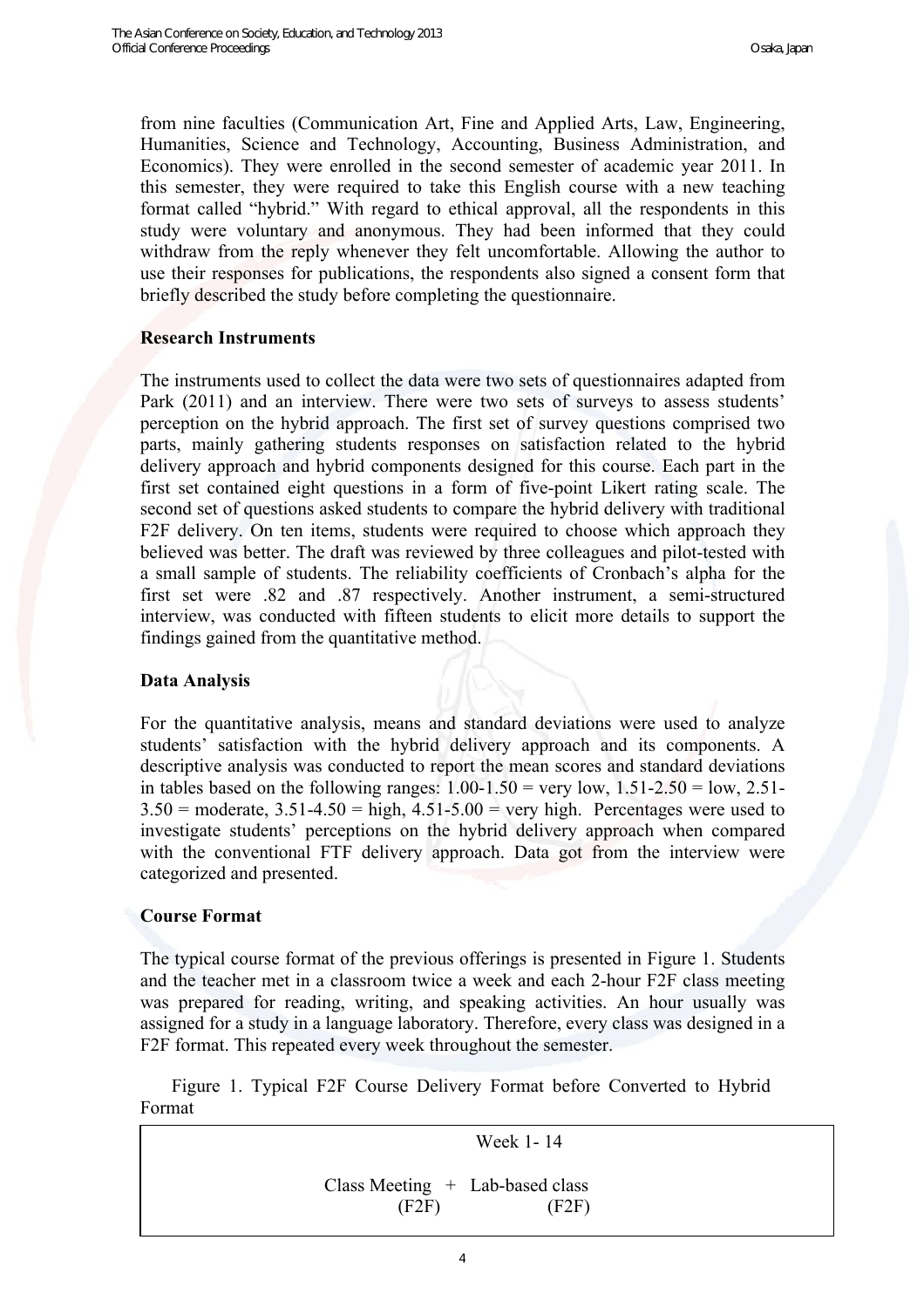| $1.15$ and $2.11$ , $0.16$ componed with $\frac{1}{2}$ $0.11$ and $1.21$ chase the cultiple,<br>Week $1-2$ | Week 3,5,7                                       | Week 4,6,8,9                          | Week 10-14                                                      |
|------------------------------------------------------------------------------------------------------------|--------------------------------------------------|---------------------------------------|-----------------------------------------------------------------|
| Team<br>teaching<br>$(F2F) + Lab-$<br>based class                                                          | WebEx: video<br>conference<br>system<br>(online) | Self-study<br>through LMS<br>(online) | <b>Tutorial class</b><br>$(F2F) + Lab-$<br>based class<br>(F2F) |

Figure 2. Hybrid Course Delivery (Online + F2F Class Meetings)

In this study, the traditional format was converted to a hybrid format. Instead of combining F2F class meetings and lab-based classes together in each week, in this new format, the teacher delivered the subject matter in both online and F2F format. For the new design, instructional process begins with team teaching as we see a lot of benefits of this approach. First of all, team-teachers share responsibilities and thus lighten each other's workloads, especially in the large-size classes. Second, team-teachers can improve the overall quality of the language lesson as the teaching job is assigned to each teacher based on their strong points. As such, team teaching can provide opportunities to make the best use of each teacher's ideas and experiences. Lastly, team-teachers can show students how teachers cooperate with each other. For a fundamental English course, team-teaching in a large class was very useful when there were not enough classrooms. About 200 students were gathered in a big room and taught by team-teachers for the first two weeks.

The second component which is new for all teachers is WebEx: video conference system. WebEx is designed to be a virtual classroom where the teacher and students can meet and talk. With a camera and microphone, an interaction between both sides can occur based on a pre-set schedule. Video conference system helps students save time traveling to campus. It also solves the problem of limited classrooms. Students are required to participate in on-line classes for three times as scheduled.

The next component in this hybrid teaching course includes Learning Management System (LMS). It refers to server-based software that controls access and delivery of online learning resources through a standard web browser. Students are required to study online materials as well as do quizzes, assignments, and tasks. LMS can show scoring and tracking of students' progress. Two means of communication available for teachers and learners include the announcement and discussion boards. Announcement is used to give all students any new information about the course, including the latest news and upcoming events while the discussion board is a forum of communication where both teachers and learners can post their messages and read the comments from others.

Instruction in tutorial classes is arranged in a small group format, providing an opportunity for students to brainstorm ideas and receive feedback on written drafts. This makes the actual writing process less burdensome. Teachers can identify the strengths and weaknesses of individual students, help them develop understanding and improve their attitudes of learning English. Tutorial classes are scheduled in the last step of hybrid format with a hope that classroom repair will be done during that time.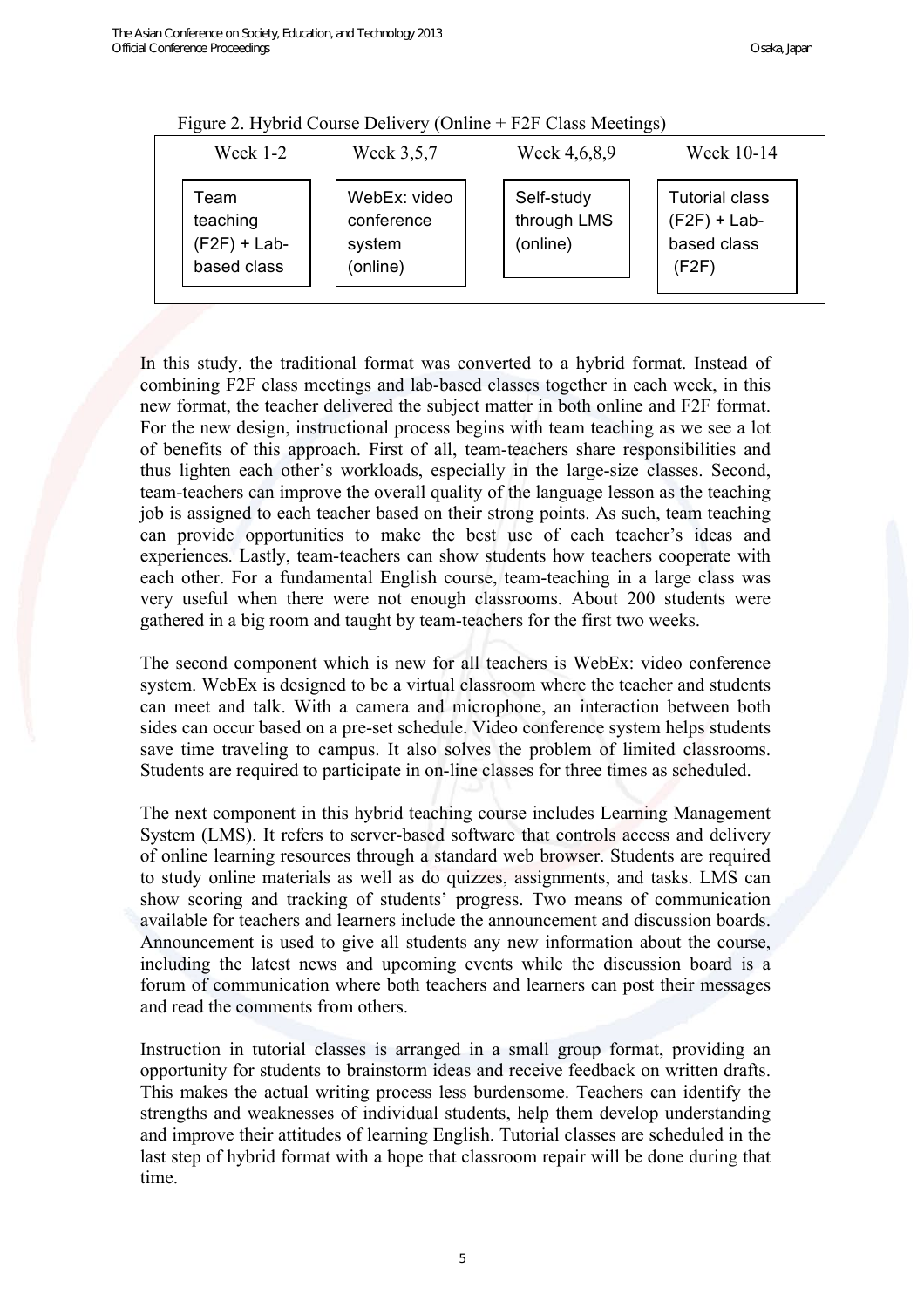# **Results**

Table 1 showed that the mean scores of satisfaction with hybrid delivery approach were at a high level in six items. There were two items which students rated at very high and moderate levels. That is, students had a very high level of satisfaction with taking responsibility in learning while they have a moderate level of satisfaction with efficient communication or interaction. The three highest mean scores fell on item no. 1 (encouraging students to have more responsibility in learning), followed by item no. 8 (feeling comfortable), and item no. 2 (promoting active learning).

|  |  | Table 1 Students' satisfaction with Hybrid Delivery Approach |  |  |  |  |
|--|--|--------------------------------------------------------------|--|--|--|--|
|--|--|--------------------------------------------------------------|--|--|--|--|

| <b>Statement</b>                                        | Mean | S.D.  | Level     | Rank |
|---------------------------------------------------------|------|-------|-----------|------|
| 1. The hybrid delivery encouraged students to have more | 4.89 | .31   | very high |      |
| responsibility in their learning.                       |      |       |           |      |
| 2. The hybrid delivery promoted active learning/        | 4.47 | 1 1 5 | high      |      |
| participation.                                          |      |       |           |      |
| 3. The hybrid delivery made the class interesting.      | 4.41 | .49   | high      |      |
| 4. The hybrid delivery allowed efficient communication  | 3.34 | 1.11  | moderate  | 8    |
| or interaction with the teacher.                        |      |       |           |      |
| 5. The hybrid delivery improved language skills.        | 4.32 | -47   | high      |      |
| 6. The hybrid delivery made the class engaging.         | 3.95 | .96   | high      |      |
| 7. The hybrid delivery provided a good learning         | 4.01 | .78   | high      |      |
| experience.                                             |      |       |           |      |
| 8. The hybrid delivery made students feel comfortable.  | 4.49 | -50   | high      |      |

Table 2 showed that the mean scores of satisfaction with the hybrid course components were at a high level in seven items. The first highest mean score fell on item no. 3 (team teaching), followed by item no. 6 (learning management system) and item no. 4 (tutorial classes). The only one item which was rated at a moderate level was WebEx video conference.

**Table 2** Mean and Standard Deviation of Students' Satisfaction with the Hybrid Course

| Components                                       |             |      |          |      |
|--------------------------------------------------|-------------|------|----------|------|
| <b>Statement</b>                                 | <b>Mean</b> | S.D. | Level    | Rank |
| 1. Satisfaction with the course contents         | 4.13        | .73  | high     |      |
| 2. Satisfaction with the design of hybrid course | 4.18        | .60  | high     | 4    |
| 3. Satisfaction with team-teaching               | 4.49        | .50  | high     |      |
| 4. Satisfaction with tutorial classes            | 4.32        | .49  | high     |      |
| 5. Satisfaction with WebEx video conference      | 3.30        | 1.08 | moderate |      |
| 6. Satisfaction with learning management system  | 4.41        | .47  | high     |      |
| 7. Satisfaction with means of communication      | 4.01        | .78  | high     | 6    |
| such as Facebook, e-mail, and forum              |             |      |          |      |
| 8. Satisfaction with online course materials     | 3.66        | 95   | high     |      |

Table 3 showed that students agreed that the hybrid approach was better than the 100% FTF delivery approach in nine items. They acknowledged "more responsibility", "more active learning", "more interesting", "more language skill improvement", "more engaging", "a better learning experience", "more understanding of content", and "more comfortable" as reasons. Moreover, 77 % stated that they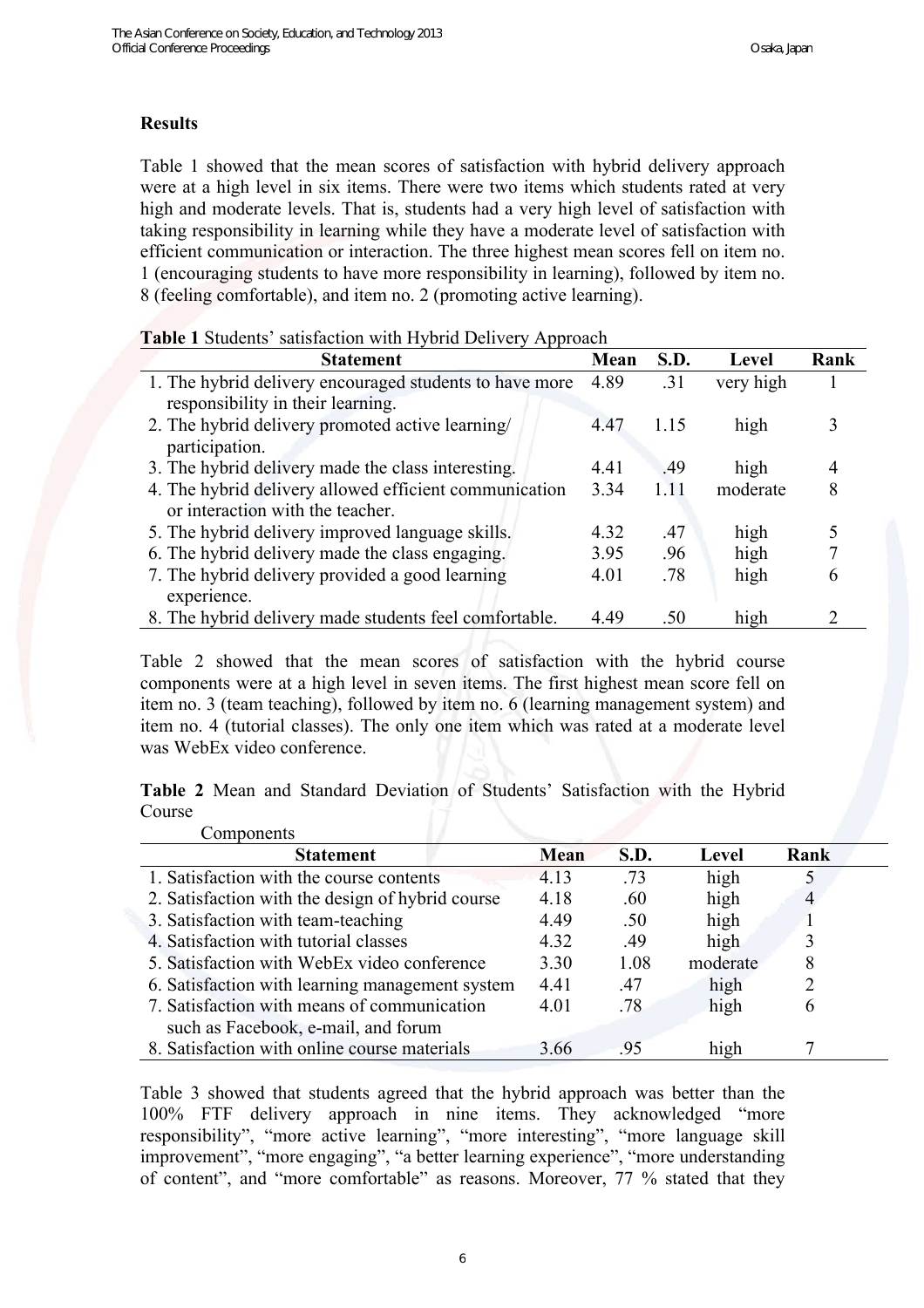would like to study in a hybrid approach if they could make their own choice. However, 52.3% still believed that FTF allowed more efficient communication with the teacher while almost half the students (47.7%) expressed the opposite opinion.

| <b>Table 3</b> A Comparison of Students' Perception on FTF and Hybrid |  |  |
|-----------------------------------------------------------------------|--|--|
|                                                                       |  |  |

| <b>Statement</b>                                                                                          | <b>Hybrid</b> | Face-to- |
|-----------------------------------------------------------------------------------------------------------|---------------|----------|
|                                                                                                           |               | face     |
| 1. Which course delivery approach encourages you to take more<br>responsibility in your learning?         | 81.7%         | 18.3%    |
| 2. Which course delivery approach promotes more active learning/<br>participation?                        | 70.7%         | 29.3%    |
| 3. Which course delivery approach made the class more<br>interesting?                                     | 77.7%         | 22.3%    |
| 4. Which course delivery approach allows more efficient<br>communication or interaction with the teacher? | 47.7%         | 52.3%    |
| 5. Which course delivery approach improves more language skills?                                          | 77.7%         | 22.3%    |
| Which course delivery approach makes the class more engaging?<br>6.                                       | 68.7%         | 31.3%    |
| 7. Which course delivery approach helps you understand the<br>topics /contents more easily?               | 76.0%         | 24.0%    |
| 8. Which course delivery approach provides a better learning<br>experience?                               | 68.3%         | 31.7%    |
| 9. If you have to take an English course again, which course<br>delivery approach will you choose?        | 77.7%         | 22.3%    |
| 10. Which course delivery approach makes you feel more<br>comfortable?                                    | 71.3%         | 28.7%    |

# **Interview Results**

The interview results brought about two interesting issues concerning the drawbacks of studying with a hybrid delivery approach. The first one was about obstacles to communicating through WebEx video conference. Seven students stated that video conference should not have been included in this course since the equipment was not available in good conditon. They specified technical problems occurring when they were studying through WebEx. For instance, students who did not have their own computer could not totally depend on the lab. The main problem came from the equipment in the language lab on campus which was rather old and out of order such as microphones, speakers, and cameras. As a result, they could not communicate well with their teacher. Four students agreed that studying online through video conference was useful and acceptable, but the problem was about unfamiliarity with video conference operation, so it was rather difficult for them to communicate online with the teacher smoothly. If the university provided more time for training, it would be more efficient. However, three students did not perceive video conference as a problem; they really love it and found it a new learning experience. The second critical issue was about communication with the teacher. Ten out of fifteen respondents identified some difficulties of interaction with the teacher during on-line learning. The discussion board was not convenient in case they required a lot of explanation. Contacting by e-mail was not fast since the teacher did not reply the message immediately. However, five respondents did not see it as a big problem; they thought the situation turned better when tutorial classes started.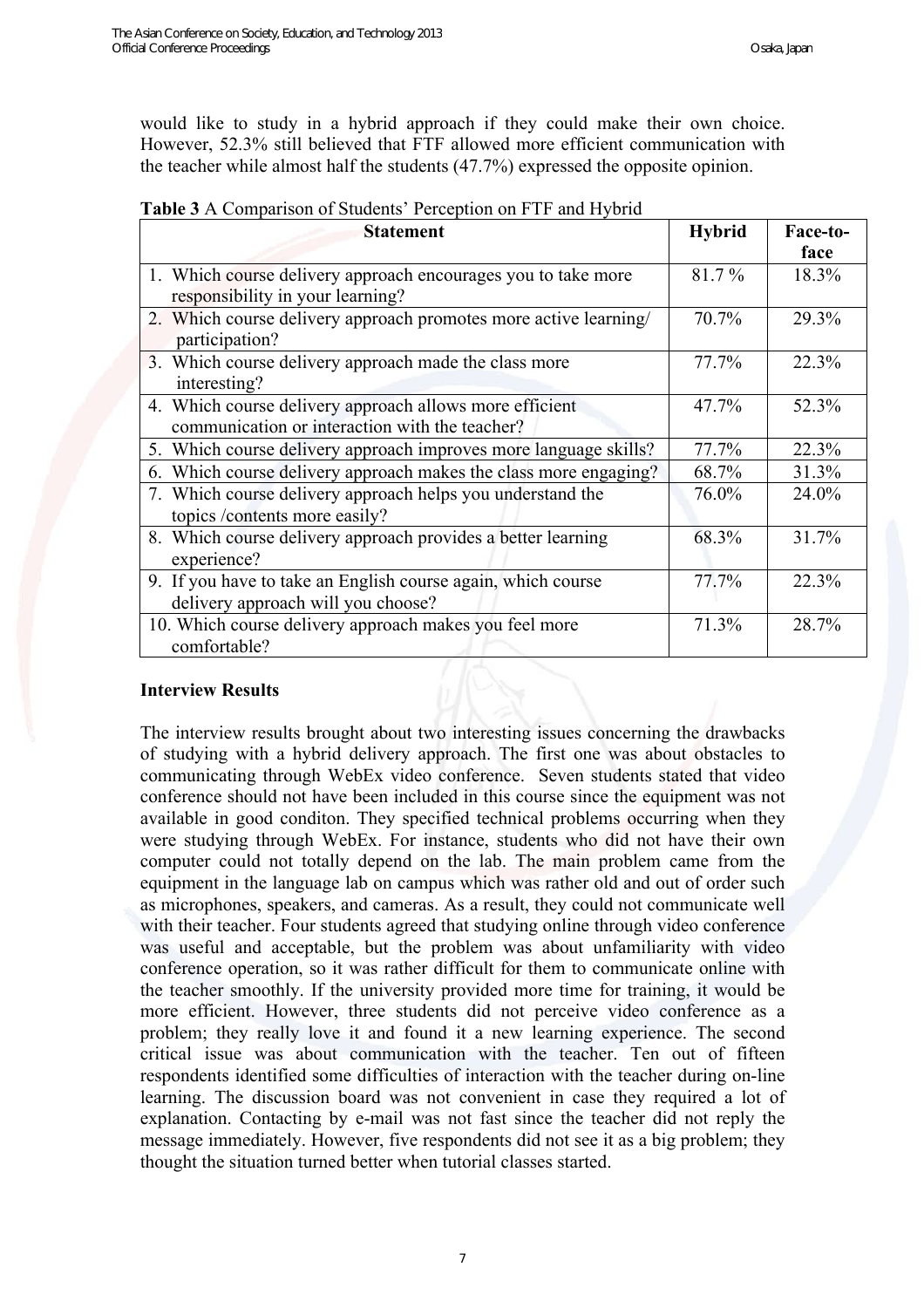## **Discussion**

The results of the analyses have important implications for learning and teaching as they suggest that to optimize the success of a hybrid learning approach to language learning, there is a need to cater for students' satisfaction and to maintain a desirable balance between the FTF and online modes of delivery.

The first discussion was about student satisfaction with hybrid delivery approach which was at a high level in nearly all items. This might be because this approach is a combination of FTF and online classes which provide more flexibility. Since learning English with hybrid format was rather new for many students, they seemed to be excited in it. Also, they paid much attention and put more effort to their study in order to earn good scores. Interestingly, the mean scores of satisfaction with the hybrid course components were at a high level in seven out of eight items. The results indicate that the components designed for this English course were rather beneficial and satisfying. The reason supporting these results might be because there was a variety in the hybrid course delivery. It can be assumed that blended learning fit in the context. Team teaching and tutorial methods in face-to-face environment could support their learning while the use of technology concerning video conference, and Learning Management System was a new learning experience for them, motivating them to be more responsible. Students also benefited from receiving fast feedback online. As we know that this was the first time students experienced hybrid, proportion of components was limited with only 33 % of online classes in order that more time were spent in FTF classes. By so doing, students could adjust themselves easily to the new learning environment.

The second issue for discussion was about students' higher perception on hybrid than traditional approach. Although this is the first time for them to experience hybrid instruction, they can adapt themselves easily and seem to be happy with it. This is due to the fact that hybrid instruction blends the use of technology-based asynchronous teaching methods and traditional teaching methods to give students more control of their own learning and promote greater interaction and cognitive engagement (Allen & Seaman, 2006). This finding was consistent with other studies in the literature review which seem to indicate that student satisfaction and success rates in hybrid courses was slightly superior to traditional courses (Melton, Graf, & Chopak-Foss, 2009; So, 2009; Schober, Wagner, Reimann, Atria, & Spiel, 2006; Taradi, Taradi, Radic, & Pokrajac, 2005). To conclude, a hybrid course can be a new choice for language teachers who would like to make more use of technology in their courses.

#### **Conclusion**

The findings in this study suggest that hybrid instruction which blends the use of technology and traditional methods can be an alternative for English courses since it is a kind of worthwhile learning experience for students. The positive feedback from students implies that they open up their mind to accept new things. Such learning lets them have more control on their learning. In order to make hybrid instruction more beneficial and meaningful, teachers might need to choose the hybrid format which suits contents and objectives of the course. Apart from that, the problem of the equipment or learning tools should be resolved; everything should be ready before the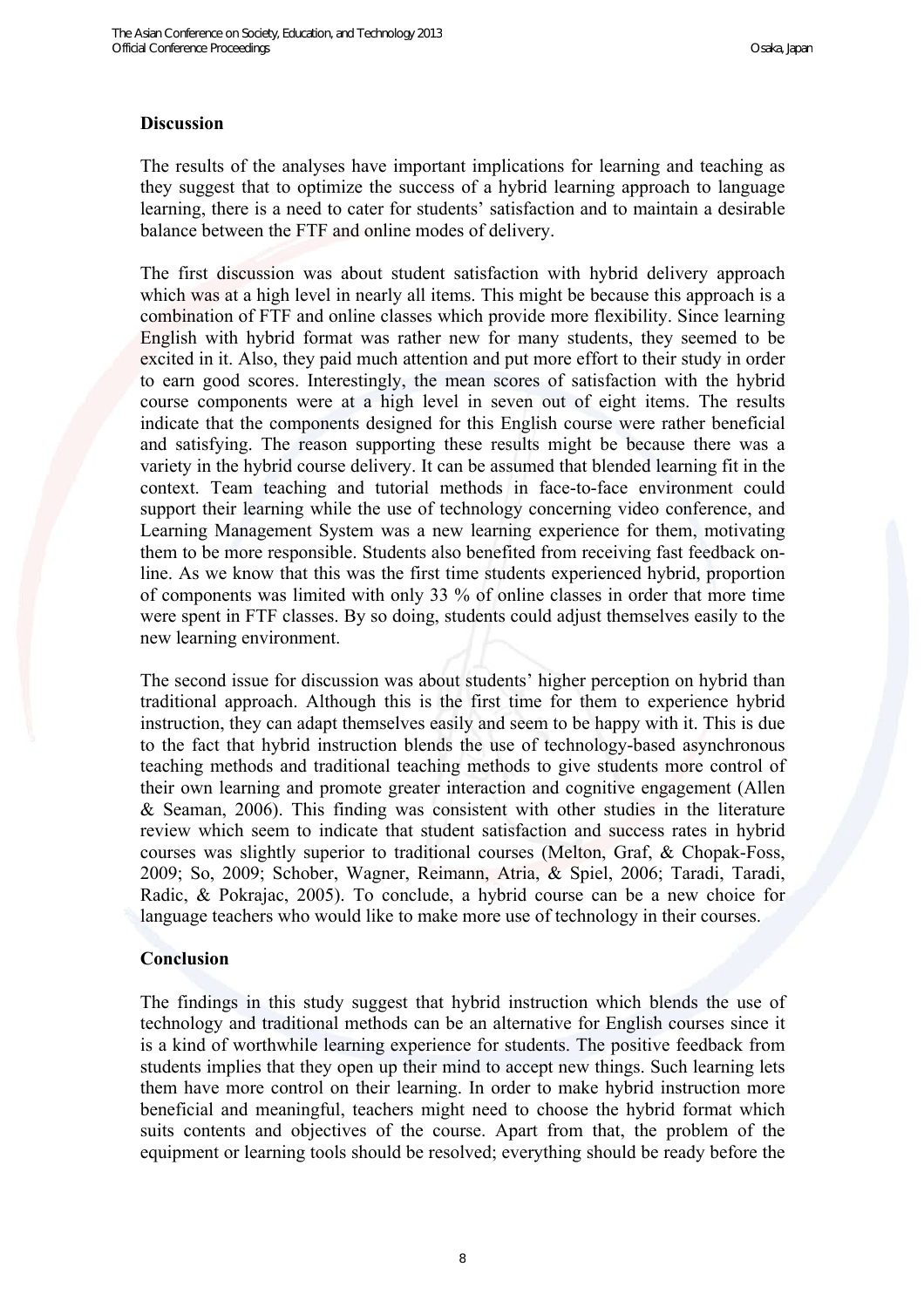course starts. This will help to promote and support interaction between students and teachers.

#### **References**

Allen, I., & Seaman, J. (2006). Making the grade: Online education in the United States,

2006. The Sloan Consortium. Retrieved from http://www.sloan c.org/publications/survey/ pdf/MakingtheGrade.pdf

Chapelle, C. (2001). Computer applications in second language acquisition: Foundations for

 teaching, testing, and research. Cambridge: Cambridge University Press. Clark, R. C., & Mayer, R. E. (2007). E-learning and the science of instruction (2nd ed.). San

Francisco, Jossey-Bass Inc.

Graham, C. R. (2005). Blended learning systems: Definition, current trends, and future

directions. In C. J. Bonk & C. R. Graham (Eds.). Handbook of blended learning:

Global perspectives, local designs (pp. 3–21). San Francisco: Pfeiffer Publishing.

Garrison, D. R., & Vaughan, N. D. (2008). Blended learning in higher education: Frameworks, principles, and guidelines. San Francisco: John Wiley & Sons.

Hampel, R., & Hauck, M. (2004). Towards an effective use of audio conferencing in distance

language courses. Language Learning & Technology, 8(1), 66-82. Hampel, R., & Stickler, U. (2005). New skills for new classrooms: Training tutors to teach

language online. Computer Assisted Language Learning, 18, 311-326. Lim, D. H., & Morris, L.M. (2009). Learner and instructional factors influencing learning

outcomes within a blended learning environment. Educational Technology & Society, 12 (4), 282–293.

Melton, B., Graf, H., & Chopak-Foss, J. (2009). Achievement and satisfaction in blended

learning versus traditional general health course designs. International Journal for the Scholarship of Teaching and Learning, 3(1), 1-13.

Park, B. (2011). Student Perception of a Hybrid Learning Environment for a Labbased

Construction Management Course. 47th ASC Annual International Conference Proceedings.

Peterson, C. L., & Bond, N. (2004). Online compared to FTF teacher preparation for learning

standards-based planning skills. Journal of Research on Technology in Education, 36(4), 345–361.

Schober, B., Wagner, P., Reimann, R., Atria, M., & Spiel, C. (2006). Teaching research

methods in an internet-based blended-learning setting. Methodology: European Journal of Research Methods for the Behavioral and Social Sciences, 2(2), 73-82.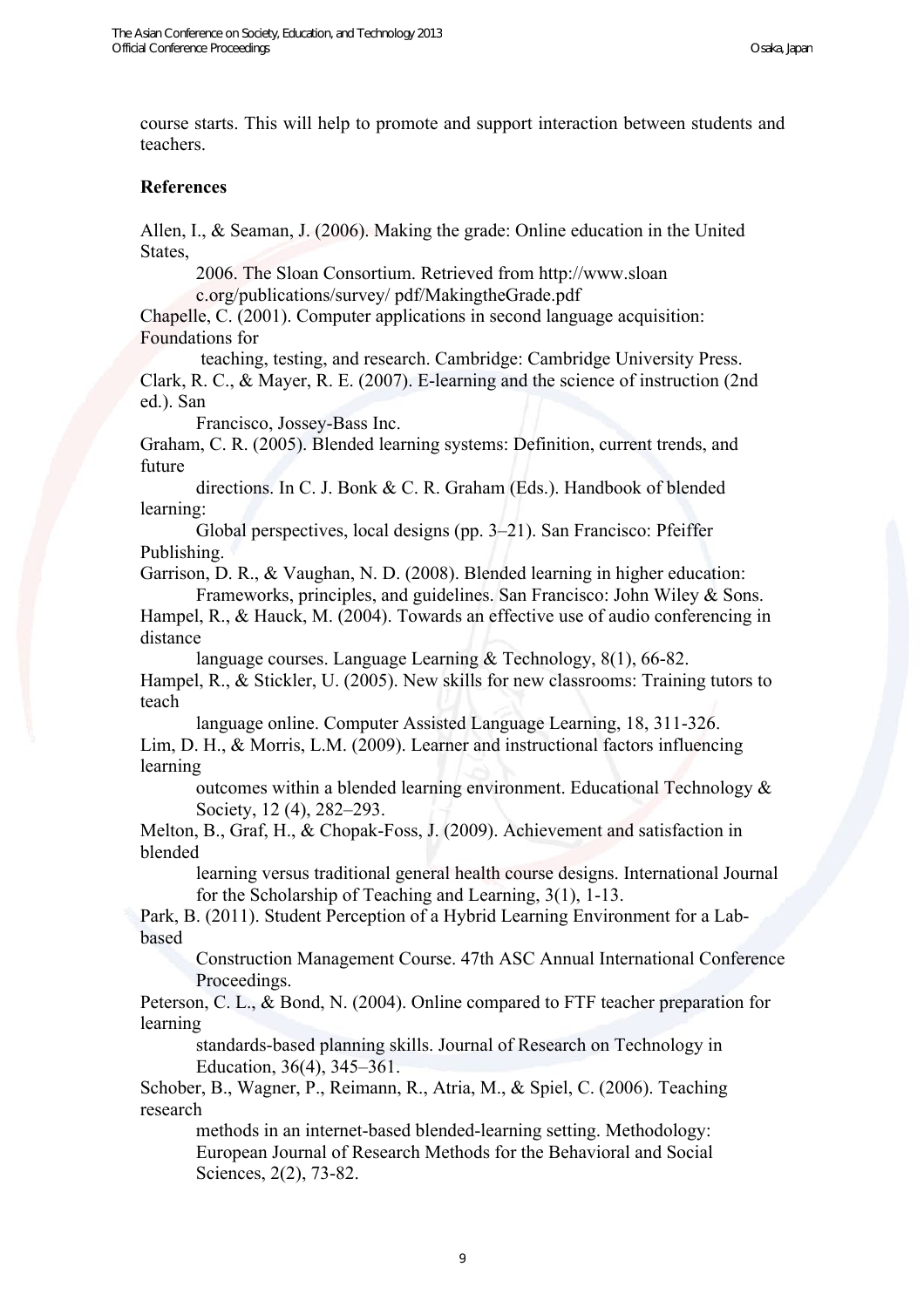So, H. (2009). Is blended learning a viable option in public health education? A case study of

student satisfaction with a blended graduate course. Journal of Public Health Management and Practice, 15(1), 59-66.

So, H., & Brush, T. (2008). Student perceptions of collaborative learning, social presence

and satisfaction in a blended learning environment: Relationships and critical factors. Computers & Education, 51(1), 318-336.

Summers, J., Waigandt, R., & Whittaker, T. (2005). A comparison of student achievement

and satisfaction in an online versus a traditional FTF statistics class. Innovative Higher Education, 29(3), 233–250.

Taradi, S. K., Taradi, M., Radic, K., & Pokrajac, N. (2005). Blending problem-based learning

with Web technology positively impacts student learning outcomes in acid– base physiology. Advances in Physiology Education, 29(1), 35-39.

Vernadakis, N., Giannousi, M., Antoniou, P., & Kioumourtzoglou, E. (2012). A Comparison

of student satisfaction between traditional and blended technology course offerings in

Physical Education. Turkish Online Journal of Distance Education, 13 (1), 137-147.

Wu, J., Tennyson, R., & Hsia, T. (2010). A study of student satisfaction in a blended e-learning

system environment. Computers & Education, 55(1), 155-164.